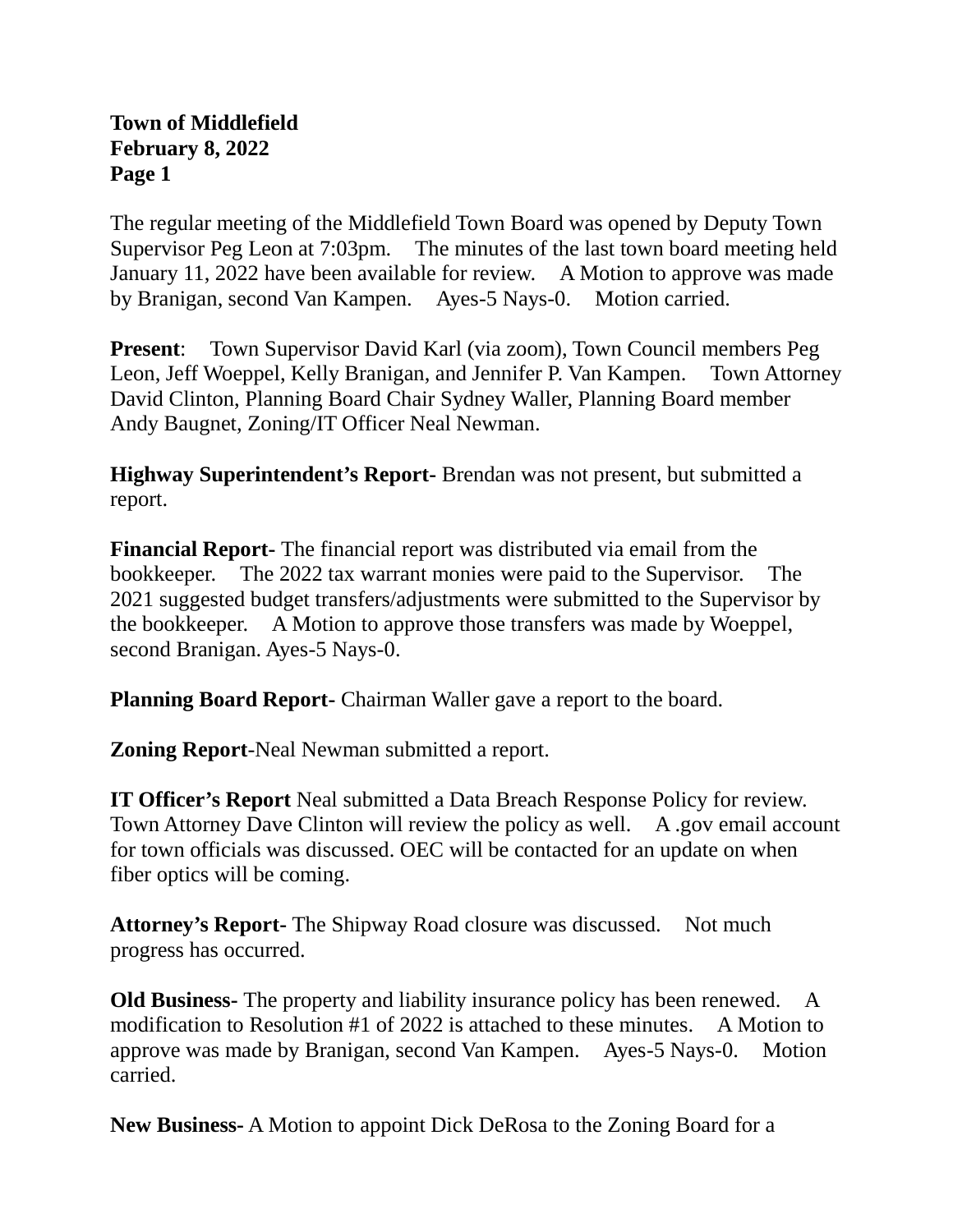five-year term expiring 12/2026, was made by Branigan, second by Van Kampen. Ayes-5 Nays-0. Motion carried. ARPA funding options were discussed.

**Town of Middlefield February 8, 2022 Page 2**

**Temporary Special Permits.** Clark Sports Center. Smullens Run. 2/5/22. This permit was previously signed off on by three board members due to when the event took place, which was prior to this town board meeting. A Motion to approve was made by Branigan, second Van Kampen. Ayes-5 Nays-0. Motion carried. Sydney Waller. Lucia Philips art show 2/25/22 5-7pm. Snow date 3/4/22. A Motion to approve was made by Woeppel, second Branigan. Ayes-5 Nays-0. Motion carried. A Motion to approve the Wahl-to-Wahl junk yard permit was made by Branigan, second Van Kampen. Ayes-5 Nays-0. Motion carried.

## **Bills**

**General Bills-** Abstract 2, Vouchers 4-23 in the amount of \$135,727.98. A Motion to approve was made by Branigan, second Woeppel. Ayes-5 Nays-0. Motion carried.

**Highway Bills-** Abstract 2, Vouchers 3-15 in the amount of \$42,924.16. A Motion to approve was made by Woeppel, second Branigan. Ayes- 5 Nays-0. Motion carried.

A Motion to adjourn at 8:35pm was made by Branigan, second Van Kampen. Ayes-5 Nays-0. Motion carried.

The next meeting of the Middlefield Town Board will be held March 8, 2022 at 7:00pm.

Beth Moakler Town Clerk